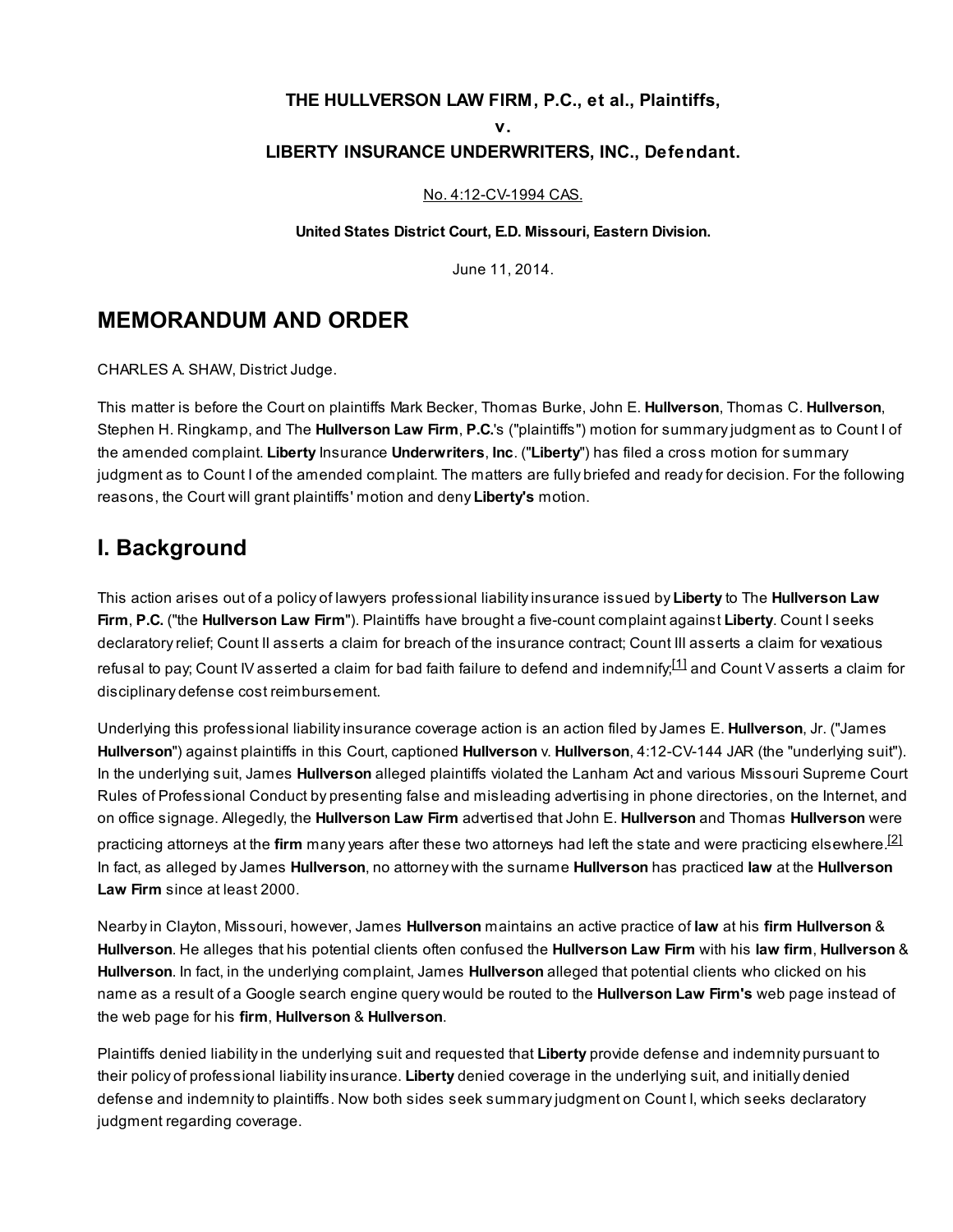# II. Summary Judgment Standard

The standards applicable to summary judgment motions are well settled. Pursuant to Federal Rule of Civil Procedure 56(c), a court may grant a motion for summary judgment if all of the information before the court shows "there is no genuine issue of material fact and the moving party is entitled to [judgment](http://scholar.google.com/scholar_case?case=774572446857633137&q=Hullverson+Law+Firm,+P.C.+v.+Liberty+Ins.+Underwriters,+Inc.&hl=en&as_sdt=20006&as_vis=1) as a matter of law." See Celotex Corp. v. Catrett, 477 U.S. 317, 322 (1986); Board of Educ., Island Trees v. Pico, 457 U.S. 853, 863 [\(1982\).](http://scholar.google.com/scholar_case?case=11432514393725128521&q=Hullverson+Law+Firm,+P.C.+v.+Liberty+Ins.+Underwriters,+Inc.&hl=en&as_sdt=20006&as_vis=1) "Where the unresolved issues are primarily legal rather than factual, summary judgment is particularly [appropriate."](http://scholar.google.com/scholar_case?case=10213559453511049868&q=Hullverson+Law+Firm,+P.C.+v.+Liberty+Ins.+Underwriters,+Inc.&hl=en&as_sdt=20006&as_vis=1) Cearley v. General Am. Transp. Corp., 186 F.3d 887, 889 (8th Cir. 1999) (citing Crain v. Board of Police [Comm'rs,](http://scholar.google.com/scholar_case?case=17482169486611763796&q=Hullverson+Law+Firm,+P.C.+v.+Liberty+Ins.+Underwriters,+Inc.&hl=en&as_sdt=20006&as_vis=1) 920 F.2d 1402, 1405-06 (8th Cir. 1990)).

Where parties file cross motions for summary judgment, each summary judgment motion must be evaluated independently to determine whether a genuine dispute of material fact exists and whether the movant is entitled to judgment as a matter of law. Husinga v. [Federal-Mogul](http://scholar.google.com/scholar_case?case=15074002459437782493&q=Hullverson+Law+Firm,+P.C.+v.+Liberty+Ins.+Underwriters,+Inc.&hl=en&as_sdt=20006&as_vis=1) Ignition Co., 519 F. Supp. 2d 929, 942 (S.D. Iowa 2007). "[The filing of cross motions for summary judgment does not necessarily indicate that there is no dispute as to a material fact, or have the effect of submitting the cause to a plenary [determination](http://scholar.google.com/scholar_case?case=144722128840834469&q=Hullverson+Law+Firm,+P.C.+v.+Liberty+Ins.+Underwriters,+Inc.&hl=en&as_sdt=20006&as_vis=1) on the merits." Wermager v. Cormorant Twp. Bd., 716 F.2d 1211, 1214 (8th Cir.1983).

With this standard in mind, the Court accepts the following facts as true for purposes of resolving the cross motions for summary judgment.

# III. Facts

Liberty issued a policy of lawyers professional liability insurance, policy number LPA300976-0111, with a policy period from October 26, 2011 through October 26, 2012 (the "policy"). The **Hullverson Law Firm** was the named insured under the policy. Additional insureds under the terms of the policy include all of the plaintiffs herein.

James Hullverson, plaintiff in the underlying suit, was licensed to practice law in September 1978, and was employed as a lawyer at the Hullverson Law Firm's predecessor firms prior to the formation of the Hullverson Law Firm. He was a shareholder and an employee of the Hullverson Law Firm until his departure in 1998. He performed professional legal services on the firm's behalf during this time period.

On January 27, 2012, James Hullverson filed a complaint alleging, among other things, a claim for damages against the firm and each of its attorneys based upon the advertising of the **Hullverson Law Firm** in phone books, on the Internet, and on office signage. The complaint was voluntarily dismissed without prejudice by James Hullverson.

On January 31, 2012, plaintiffs notified Liberty of James Hullverson's complaint and sought defense and indemnification pursuant to its lawyers professional liability policy. Plaintiffs requested Liberty take immediate steps to protect their interests under the terms of the policy. Liberty denied coverage to plaintiffs under the policy, and denied plaintiffs defense and indemnity. Liberty continued to deny coverage under the policy, and for many months plaintiffs made additional demands on Liberty. Eventually, Liberty agreed to provide a defense under reservation of rights from October 3, 2012 forward. Liberty refused to indemnify for past incurred attorneys' fees, costs and expenses related to the defense of the underlying suit.

At all relevant times, the policy was in full force and effect and all premiums had been paid. The claim against plaintiffs in the underlying suit was made during the policy period and reported to Liberty in writing. Plaintiffs are in compliance with all conditions precedent of the policy.

# The Policy Language

The policy contains a coverage clause which provides in relevant part: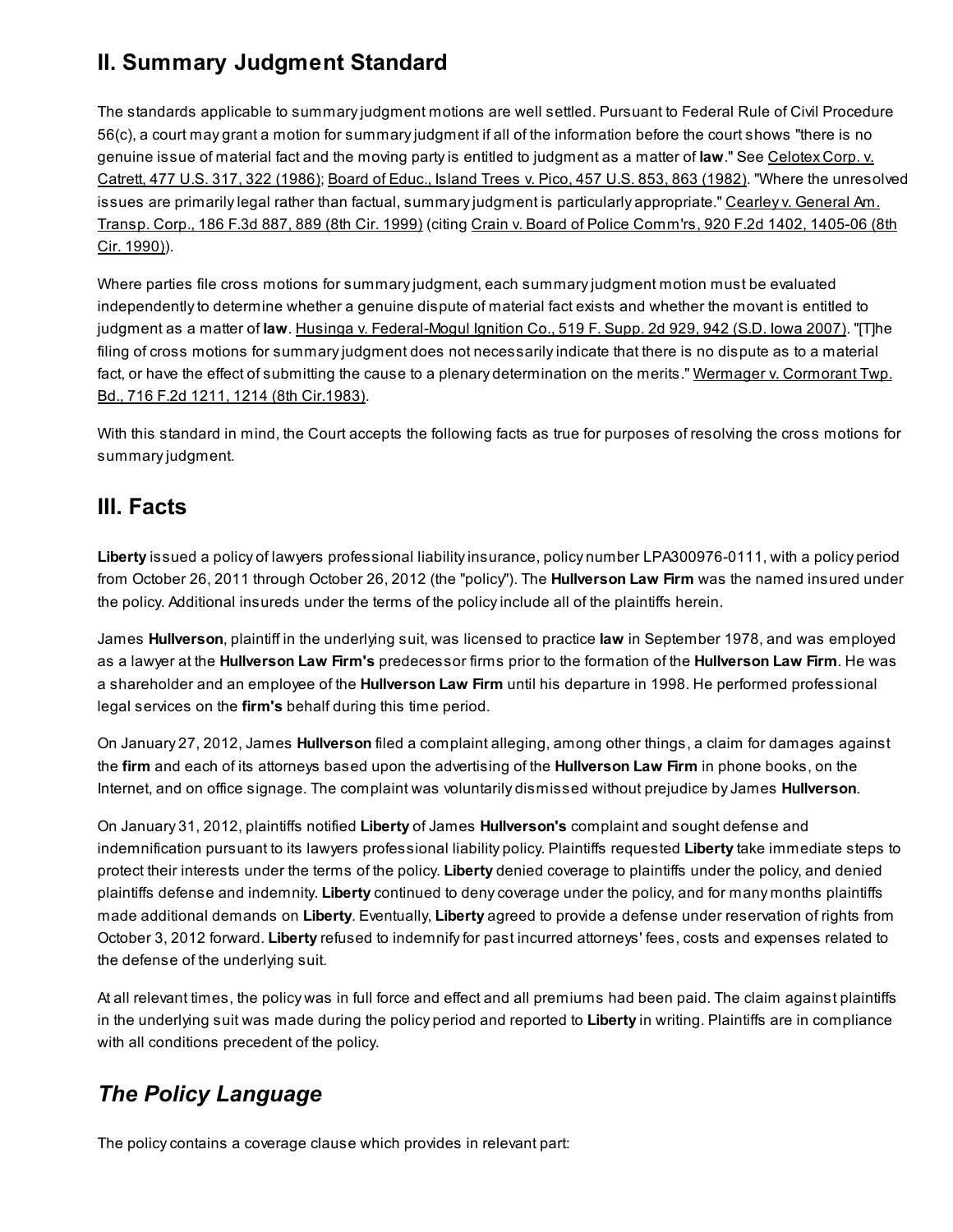We agree to pay on your behalf all damages in excess of the deductible amount and up to the limits of liability stated in the Declarations that you become legally obligated to pay, provided such damages:

1. result from claims

a. first made against you during the policy period or any extended reporting period, if applicable, and

b. reported to us in writing; and

2. are caused by a wrongful act which takes place before or during the policy period but not before the Retroactive Date set forth in the Declarations, if any.

(LIU 1400 — MO Ed. 12 08 at 1).

The policy contains the following definitions:

2. claim means a demand received by you for money or services, including the service of suit or institution of arbitration proceedings against you, or a disciplinary proceeding.

. . . .

4. damages means a monetary judgment or settlement, but does not include fines or statutory penalties, sanctions whether imposed by law or otherwise, any other amount awarded in any disciplinary proceeding, the return or restitution of legal fees, costs and expenses, punitive or exemplary damages, the multiplied portion of multiplied damages, amounts for which you are not financially liable or which are without legal recourse to you or matters which may be deemed uninsurable under applicable law.

. . . .

6. named insured means the person or entity designated in the Declarations and any predecessor of such entity.

. . . .

8. personal injury means

. . .

c. injury arising out of an offense occurring in the course of the named insured's advertising activities, including but not limited to infringement of copyright, title[,] slogan, patent, trademark, trade dress, trade names, service mark or service number.

. . . .

11. professional legal services means legal services and activities performed for others as:

a. a lawyer;

. . . .

Services performed by you in a lawyer-client relationship on behalf of one or more clients shall be deemed for the purpose of this section to be professional services in your capacity as a lawyer, although such services could be performed wholly or in part by nonlawyers.

. . . .

15. wrongful act means any actual or alleged act, error, omission or personal injury which arises out of the rendering or failure to render professional legal services.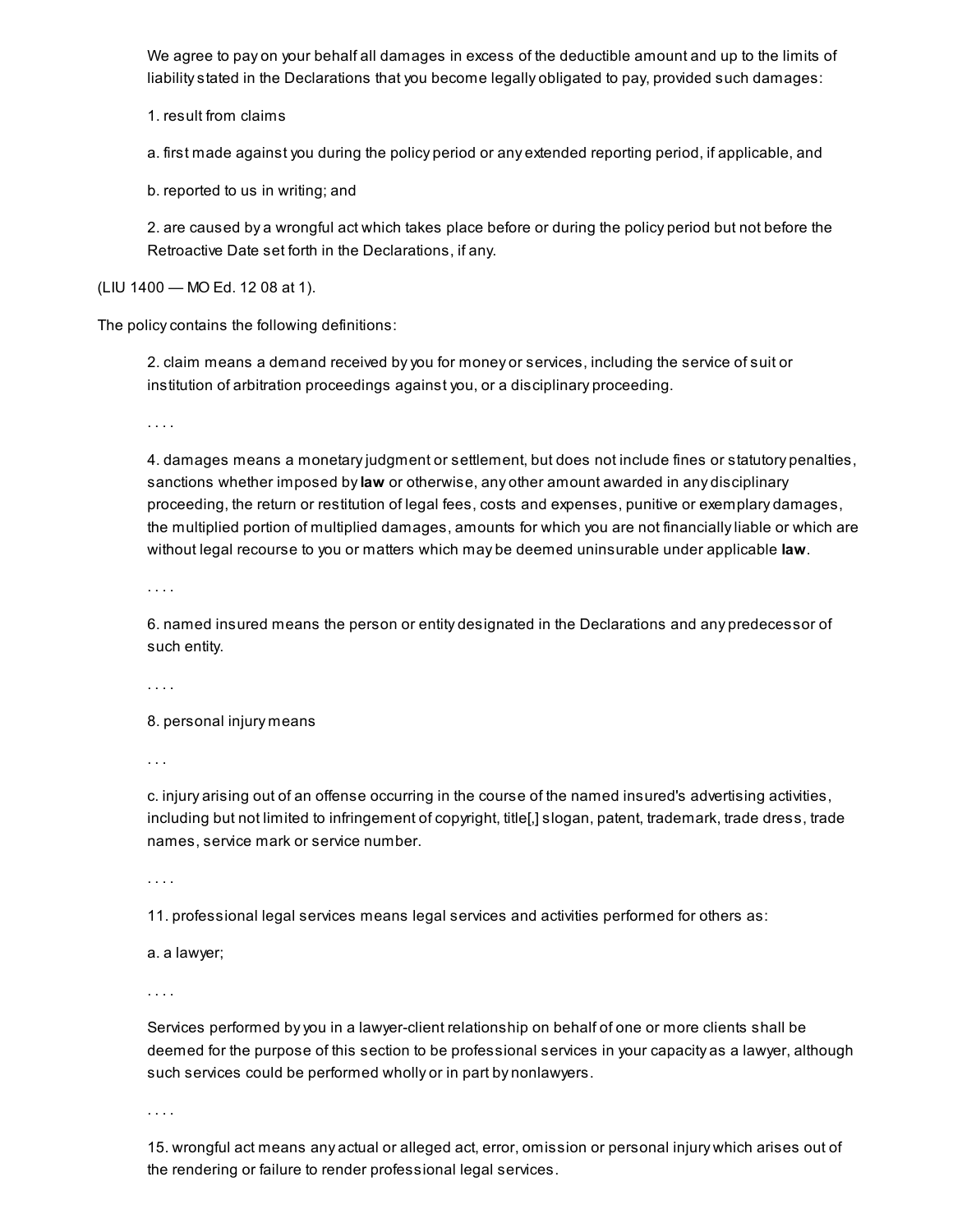16. you means:

. . . .

c. if the named insured is a professional corporation, . . . such professional corporation . . . and each lawyer who is a shareholder or member thereof;

d. each lawyer employed by the named insured;

e. any person

1. who qualified prior to the policy period, but who no longer qualified as of the first day of the policy period; or

2. who during the policy period qualifies

as an insured under b., c., or d., immediately above, but only to the extent such person performs or has performed professional legal services on behalf of the named insured;

(LIU 1400 — MO Ed. 12 08 at 2-4).

The policy also included the following exclusion:

5. Insured versus Insured. For the purpose of this sub-section, the term "insured" shall mean "you." This policy does not apply to any claim made by one or more insured against another insured unless an attorney/client relationship exists.

(LIU 1400 — MO Ed. 12 08 at 6).

## IV. Discussion

Because jurisdiction of this case is based on diversity of citizenship, the Court applies the substantive law of Missouri, the forum state. See Erie Railroad Co. v. [Tompkins,](http://scholar.google.com/scholar_case?case=4671607337309792720&q=Hullverson+Law+Firm,+P.C.+v.+Liberty+Ins.+Underwriters,+Inc.&hl=en&as_sdt=20006&as_vis=1) 304 U.S. 64 (1938). Federal courts are "bound to accept the [interpretation](http://scholar.google.com/scholar_case?case=17315290338251118513&q=Hullverson+Law+Firm,+P.C.+v.+Liberty+Ins.+Underwriters,+Inc.&hl=en&as_sdt=20006&as_vis=1) of [state] law by the highest court of the State." Hortonville Joint Sch. Dist. No. 1 v. Hortonville Educ. Ass'n, 426 U.S. 482, 488 (1976). If the Missouri Supreme Court has not yet addressed a particular issue, the Court "may consider relevant state precedent, analogous decisions, [considered](http://scholar.google.com/scholar_case?case=1715895894824039538&q=Hullverson+Law+Firm,+P.C.+v.+Liberty+Ins.+Underwriters,+Inc.&hl=en&as_sdt=20006&as_vis=1) dicta, ... and any other reliable data." Bass v. General Motors Corp., 150 F.3d 842, 847 (8th Cir. 1998) (quoted case omitted).

Under Missouri law, the [interpretation](http://scholar.google.com/scholar_case?case=7346225123274058886&q=Hullverson+Law+Firm,+P.C.+v.+Liberty+Ins.+Underwriters,+Inc.&hl=en&as_sdt=20006&as_vis=1) of the meaning of an insurance policy is a question of law. Capitol Indem. Corp. v. 1405 Assocs., Inc., 340 F.3d 547, 547 (8th Cir. 2003). "In construing an insurance policy, the words must be given their plain meaning, consistent with the reasonable [expectations,](http://scholar.google.com/scholar_case?case=1193919244422959527&q=Hullverson+Law+Firm,+P.C.+v.+Liberty+Ins.+Underwriters,+Inc.&hl=en&as_sdt=20006&as_vis=1) objectives, and intent of the parties." Standard Artificial Limb, Inc. v. Allianz Ins. Co., 895 S.W.2d 205, 209 (Mo. Ct. App. 1995). "Where insurance policies are unambiguous, the rules of construction are inapplicable, and absent a public policy to the contrary, the policy will be enforced as written." [Krombach](http://scholar.google.com/scholar_case?case=10337028966368765582&q=Hullverson+Law+Firm,+P.C.+v.+Liberty+Ins.+Underwriters,+Inc.&hl=en&as_sdt=20006&as_vis=1) v. Mayflower Ins. Co., 827 S.W.2d 208, 210 (Mo. 1992) (en banc) (citations omitted). Nonetheless, "[i]nsurance policies are to be given a reasonable construction and interpreted so as to afford coverage rather than to defeat coverage." Nixon v. Life [Investors](http://scholar.google.com/scholar_case?case=18305988013035500155&q=Hullverson+Law+Firm,+P.C.+v.+Liberty+Ins.+Underwriters,+Inc.&hl=en&as_sdt=20006&as_vis=1) Ins. Co. of Am., 675 S.W.2d 676, 679 (Mo. Ct. App. 1984). An interpretation of insurance policy language which may render a portion of the policy illusory "should not be indulged in." Cano v. [Travelers](http://scholar.google.com/scholar_case?case=9885107958228747143&q=Hullverson+Law+Firm,+P.C.+v.+Liberty+Ins.+Underwriters,+Inc.&hl=en&as_sdt=20006&as_vis=1) Ins. Co., 656 S.W.2d 266, 271 (Mo. 1983) (en banc).

Plaintiffs argue that James **Hullverson's** underlying claim arises from an advertising injury, which is covered under their professional liability policy. Liberty argues that James Hullverson's underlying claim is not an advertising injury covered under the policy because it did not "aris[e] out of the rendering . . . of professional legal services," which is a requirement of coverage. Alternatively, Liberty argues that the damages sought by James Hullverson are not damages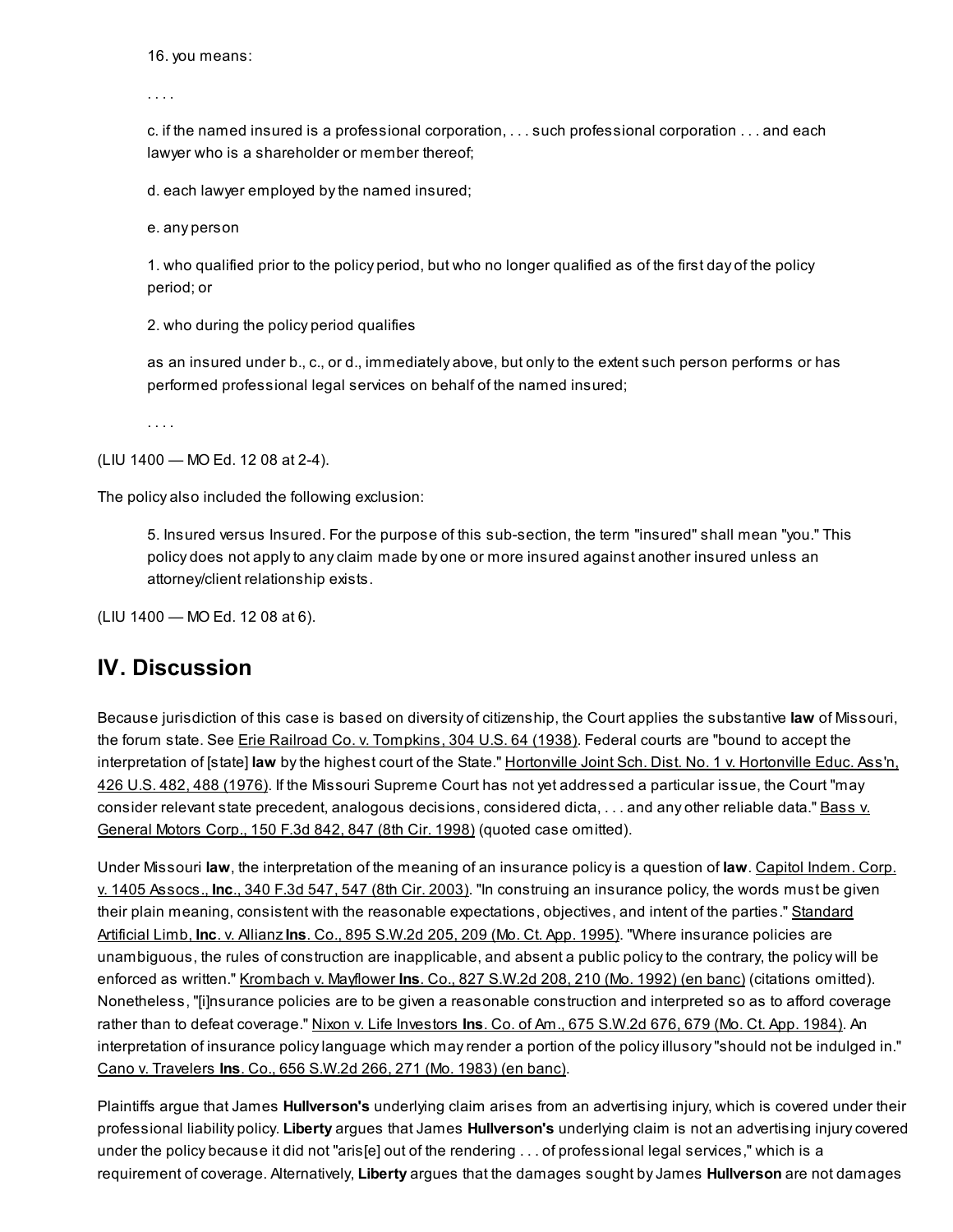as defined by the policy, and that the insured versus insured exclusion bars coverage.

## A. Does The Underlying Suit Seek Damages Caused by a "Wrongful Act"?

The policy covers damages plaintiffs become legally obligated to pay that are caused by a "wrongful act" during the policy period. Wrongful act is defined as an act, error, omission or "personal injury" arising out of the rendering of "professional legal services." Personal injury is defined to include "injury arising out of an offense occurring in the course of the named insured's advertising activities, including but not limited to infringement of copyright, title[,] slogan, patent, trademark, trade dress, trade names, service mark or service number." Professional legal services are defined, in relevant part, as "legal services and activities performed for others as a lawyer."

The parties agree that James Hullverson's allegations in the underlying suit allege an advertising injury, which is included in the policy's definition of personal injury. Specifically, James Hullverson has alleged, among other things, violations of the Lanham Act. To be covered under the policy, however, Liberty argues that this personal injury must arise out of the rendering of professional legal services. The core dispute between the parties is whether James Hullverson's alleged advertising injury arises out of the rendering of professional legal services. Plaintiffs answer yes; Liberty answers no.

To support their position that advertising activities arise out of the rendering of legal services, plaintiffs state that advertising is an integral component of performing professional legal services. (Pls.' Mem. at 12). Plaintiffs point out that advertising is regulated by the Missouri Rules of Professional Conduct. "Clearly," they say, "advertising activities relating to the definition of `personal injury' are performed as lawyers `for others.'" Id. This conclusory statement is followed by another: "When any law firm advertises, that advertising `activity' clearly `arises out of,' contemplates, and relates to past, present and future professional legal services for others." (Id.).

Liberty counters that advertising legal services is not the same as rendering legal services. Advertising is not performed for others, but for the benefit of the advertiser. Liberty states that under the unambiguous language of the policy, the advertising misconduct alleged in the underlying suit does not arise out of plaintiffs' legal services or activities performed for others as a lawyer. Thus, the allegations do not give rise to coverage under the policy or an obligation to defend or indemnify. (Def. Opp'n at 5).

The parties have not cited, and the Court has not found, any cases decided under Missouri law discussing whether a claim of advertising injury falls within the coverage of a lawyers professional liability insurance policy. The only case the Court has found involving the question whether a law firm's advertising could be construed as "professional legal services" was brought in Texas state court. In Atlantic Lloyd's Insurance Co. v. Susman Godfrey, LLP, 982 S.W.2d 472 (Tex. App. 1998), a Texas appellate court [addressed](http://scholar.google.com/scholar_case?case=14628761411477825958&q=Hullverson+Law+Firm,+P.C.+v.+Liberty+Ins.+Underwriters,+Inc.&hl=en&as_sdt=20006&as_vis=1) the issue of whether a law firm's solicitation letter to a physician's former patient was a "professional service" within the meaning of the firm's commercial general liability policy, which excluded coverage for professional services. The court found that the solicitation letter was not a professional service. Although our case involves a lawyers professional liability policy that covers injuries arising out of the rendering of professional services, as opposed to a commercial general liability policy that excludes injuries arising out of professional services, the court's analysis in Atlantic Lloyd's is instructive.

The law firm at issue in Atlantic Lloyd's had successfully represented a patient of Dr. Likover in a medical malpractice suit. In an attempt to drum up more business, the firm sent an allegedly defamatory solicitation letter to another former patient of Dr. Likover, notifying the patient of the firm's successful lawsuit against the doctor. Dr. Likover sued the law firm for defamation, and the firm tendered the suit to its commercial general liability insurer. The firm's commercial general liability policy excluded coverage for incidents arising out of the rendering of professional services. The insurer argued that the policy's professional services exclusion applied, and the policy did not cover the underlying advertising injury. In deciding the issue, the court looked to the content of the letter, and found that the letter did not advise Dr. Likover's former patient, or offer any legal opinion. Rather, the letter simply acknowledged that the recipient was a former patient and invited him to contact the law firm. Id. at 477. The court found that the firm's solicitation letter was not a professional service, and thus the exclusion was inapplicable.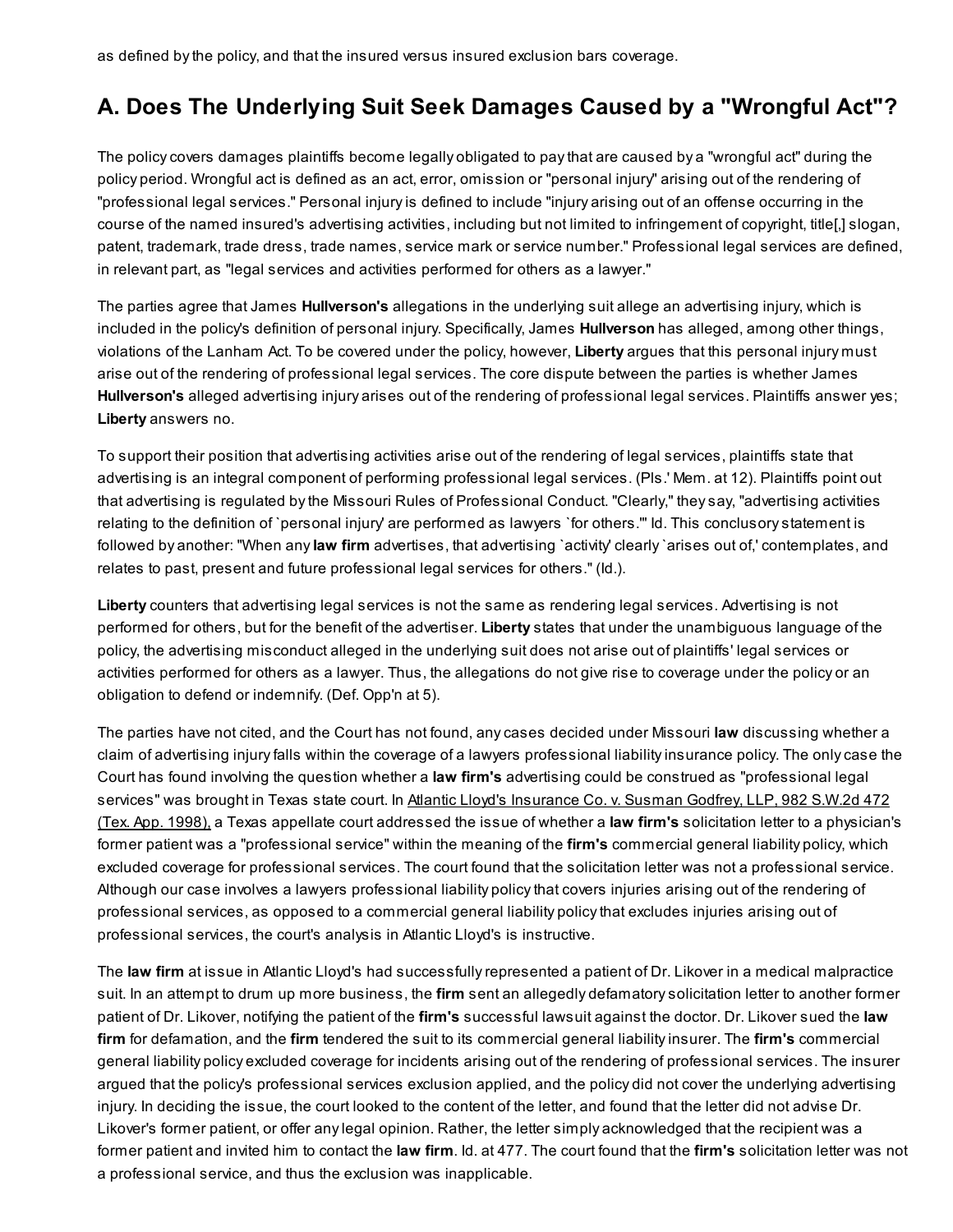Although cases interpreting professional liability coverage based on a lawyer's advertising practices are rare, other jurisdictions have considered professional liability coverage based on claims for damages arising out of a lawyer's billing practices. In Colony Insurance Co. v. Fladseth, 2013 WL 1365988 (N.D. Cal. Apr. 3, 2013), the federal court sought to resolve whether an insurer had a duty to defend and indemnify a law firm in two ongoing state court actions alleging fraud and professional negligence against an attorney, Douglas Fladseth. The state court actions arose out of, among other things, Mr. Fladseth's practice of calculating his contingency fee from his client's gross recovery, which violated California law.

In the declaratory judgment action filed in federal court, Mr. Fladseth's professional liability insurer argued the state court actions fell outside of the coverage provisions of the professional liability policy, because the claims were not based on "legal services" as defined in the policy. The court found no ambiguity in the term "legal services" as defined in the policy. Citing to cases interpreting both the phrase "legal services" and the phrase "professional services," the court sided with the insurer and held that the billing and fee-splitting acts at issue were administrative tasks and "not the usual and customary services of a lawyer." Id. at \*9; see also id. at \*\*8-9 (collecting cases). The court found that the underlying state court complaints were not based on "an act, error or omission arising out of [Mr. Fladseth's] legal services rendered," and were therefore not covered under the policy.

Similarly, in Reliance National [Insurance](http://scholar.google.com/scholar_case?case=4930941476805510850&q=Hullverson+Law+Firm,+P.C.+v.+Liberty+Ins.+Underwriters,+Inc.&hl=en&as_sdt=20006&as_vis=1) Co. v. Sears, Roebuck & Co., Inc., 792 N.E.2d 145 (Mass. App. Ct. 2003), a lawyer fraudulently billed a former client for reviewing closed files. The client sued for an accounting and to recover for the fraudulent billing. The lawyer sought indemnity under his lawyers' professional liability insurance policy, which covered claims "caused by any act, error, or omission of the insured . . . which arise[s] out of the rendering or failure to render professional services for others in the insured's capacity as a lawyer." Id. at 147 (emphasis omitted). The Massachusetts state court found that the billing function of a lawyer is not a professional service: "Billing for legal services does not draw on special learning acquired through rigorous intellectual training." Id. at 148. The court distinguished generic business or commercial practices such as "the setting up and running of a business, including such tasks as securing office space, hiring staff, paying bills, and collecting on accounts receivable" from professional services such as "rendering of legal advice to and advocacy on behalf of clients for which the attorney is held to certain minimum professional and ethical standards." Id. at 148 (citations and quotations omitted). Although the court acknowledged that there are elements of experience and judgment in billing for legal services, it found billing is not a professional service and does not fall within the coverage of a professional liability insurance policy. Id. at 148; see also Garland, Samuel & Loeb, P.C. v. [American](http://scholar.google.com/scholar_case?case=5274142533783405262&q=Hullverson+Law+Firm,+P.C.+v.+Liberty+Ins.+Underwriters,+Inc.&hl=en&as_sdt=20006&as_vis=1) Safety Cas. Ins. Co., 651 S.E.2d 177, 179-80 (Ga. Ct. App. 2007) (collecting cases holding lawyers' professional liability insurance policies do not cover claims arising solely from billing and fee disputes); see generally [American](http://scholar.google.com/scholar_case?case=12121199049848195704&q=Hullverson+Law+Firm,+P.C.+v.+Liberty+Ins.+Underwriters,+Inc.&hl=en&as_sdt=20006&as_vis=1) Econ. Ins. Co. v. Jackson, 476 F.3d 620, 625 (8th Cir. 2007) ("The act or omission itself . . . and not the title or character of the party who performs or fails to perform the act to determine whether a particular service or treatment is professional in nature.").

Another analogous line of cases involves the question of professional liability coverage for insurance agents who send unsolicited faxed advertisements in violation of the Telephone Consumer Protection Act. For example, in BCS Insurance Co. v. Big Thyme Enterprises, Inc., 2013 WL 594858 (D.S.C. Feb. 14, 2013), the federal district court found that an insurance agency's unsolicited faxed advertising did not constitute professional services within the meaning of the agency's professional liability policy. Like plaintiffs in our case, the insureds in BCS argued that sending advertisements was more than merely an administrative act — the advertisements required the professional's approval to assure that they complied with laws and rules governing the profession. The court rejected the argument, however, stating that "sending unsolicited faxes to potential clients is neither the rendering nor the failure to render professional services under the [language](http://scholar.google.com/scholar_case?case=14725298103365293958&q=Hullverson+Law+Firm,+P.C.+v.+Liberty+Ins.+Underwriters,+Inc.&hl=en&as_sdt=20006&as_vis=1) of the Policy." Id. at \*3; see also Westport Ins. Corp. v. Jackson Nat'l Life Ins. Co., 900 N.E.2d 377, at \*\*413-14 (Ill. App. Ct. 2008) (same) (citing Atlantic Lloyd's Ins., 982 S.W.2d at [476-77\)](http://scholar.google.com/scholar_case?case=14628761411477825958&q=Hullverson+Law+Firm,+P.C.+v.+Liberty+Ins.+Underwriters,+Inc.&hl=en&as_sdt=20006&as_vis=1).

The specific acts challenged in the underlying case are the **Hullverson Law Firm's** inclusion of the names of John E. Hullverson and Thomas C. Hullverson in its advertisements, phone directories, office signage, and on the Internet. Additionally, the underlying suit alleged cyberpiracy by linking James **Hullverson's** name and the name of his firm to the website for the Hullverson Law Firm. Having considered the foregoing instructive cases, the Court finds the alleged injuries in the underlying suit do not arise out of the rendering or failure to render professional legal services.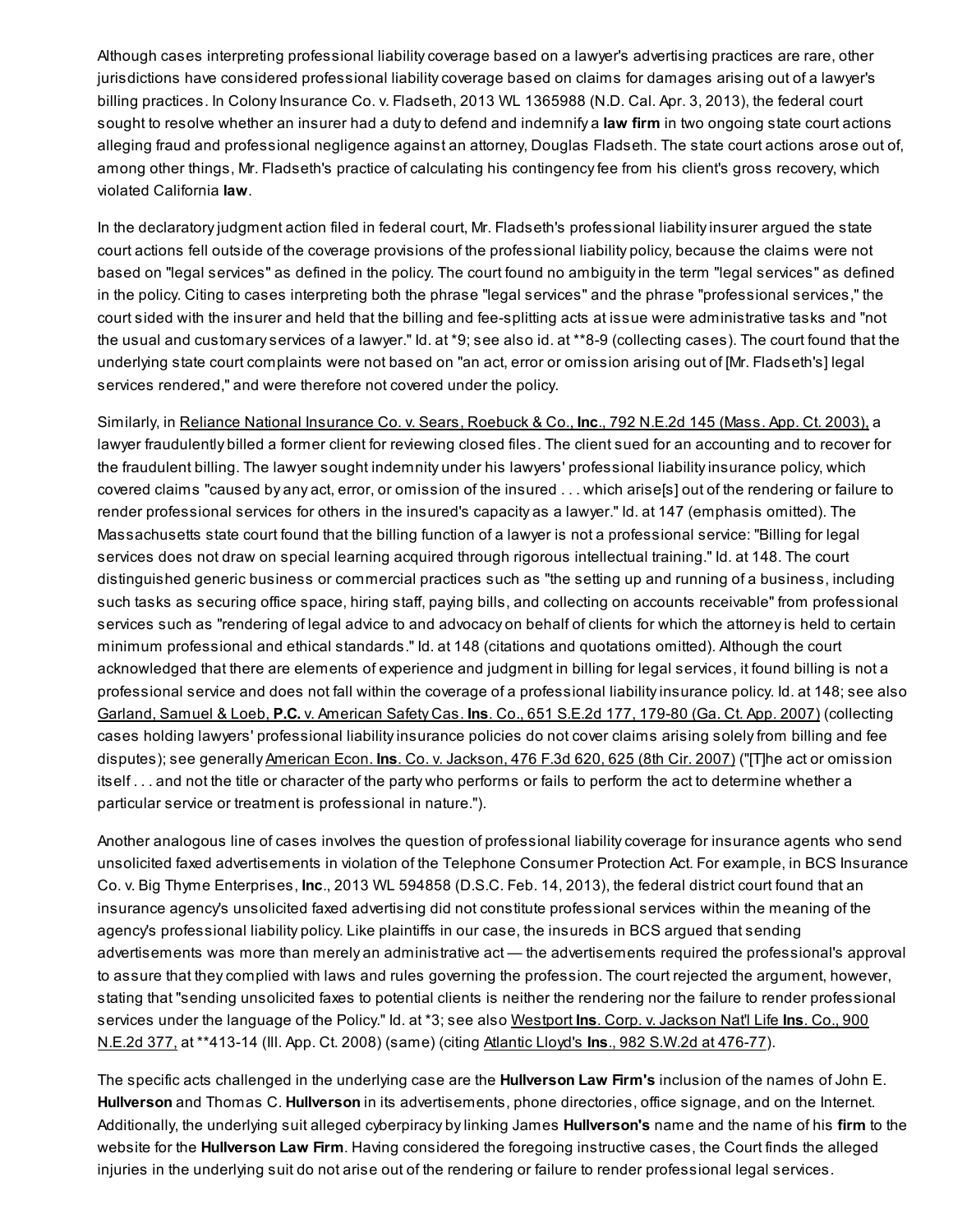Similar to the billing function of a law firm, the advertising function of a law firm is incidental to the firm's business as a law firm. The lawyers professional liability policy at issue defines professional legal services as "legal services and activities performed for others as lawyers." The policy is unambiguous. The firm's advertisements, listings in phone directories, office signage, and Internet listings are neither legal services nor activities performed for others as lawyers. The listing of attorneys' names on firm advertising and signage does not draw on the specialized knowledge or training acquired by lawyers. The advertising was designed to acquire new clients and business, not to render professional legal services. It does not advise clients or the general public, and offers no legal opinions. As to potential clients, the advertising and signage merely invites the them to contact the law firm. As to current clients, it merely provides the firm's and its attorneys' contact information.

The Court rejects plaintiffs' argument that because lawyer advertisements are subject to outside professional regulations, the advertisements necessarily arise out of the rendering of professional legal services. Just as a lawyer's billing and fees are regulated by the rules of professional conduct, a lawyer's advertising is regulated by the rules of professional conduct. Compare Mo. R. Prof. Conduct 4-1.5 (governing fees and fee disputes) with Mo. R. Prof. Conduct 4-7.2 to 4-7.5 (governing advertising). Although the professional rules of conduct govern certain aspects of a lawyer's business, this alone does not change the character of what is otherwise a generic business practice into a professional legal service.

Based on the unambiguous and plain language of plaintiffs' policy, the advertising injury at issue in the underlying complaint did not arise out of the rendering or failure to render professional legal services.

# B. Is Coverage for the Firm's Advertising Activity, Specifically Infringement of Trademark, Trade Dress, and Trade Names, Illusory?

The coverage analysis does not end with the decision that the allegations of advertising injury in the underlying case do not arise out of the rendering or failure to render professional legal services. Well-settled Missouri law requires a court to evaluate the policy as a whole, and not to interpret policy [provisions](http://scholar.google.com/scholar_case?case=7636123748890904039&q=Hullverson+Law+Firm,+P.C.+v.+Liberty+Ins.+Underwriters,+Inc.&hl=en&as_sdt=20006&as_vis=1) in isolation. See Seeck v. Geico Gen. Ins. Co., 212 S.W.3d 129, 133 (Mo. 2007) (en banc) (rejecting insurer's argument that the court should hold a policy definition unambiguous and not reach issue of whether policy as a whole was ambiguous). The Court is mindful that it should not adopt an interpretation neutralizing a policy provision if another [interpretation](http://scholar.google.com/scholar_case?case=17671218089187887991&q=Hullverson+Law+Firm,+P.C.+v.+Liberty+Ins.+Underwriters,+Inc.&hl=en&as_sdt=20006&as_vis=1) gives it effect. Sommer v. New Amsterdam Cas. Co., 171 F. Supp. 84 (E.D. Mo. 1959). "Missouri law is well-settled that where one provision of a policy appears to grant coverage and another to take it away, an ambiguity exists that will be resolved in favor of coverage." Rice v. [Shelter](http://scholar.google.com/scholar_case?case=6421945385818169971&q=Hullverson+Law+Firm,+P.C.+v.+Liberty+Ins.+Underwriters,+Inc.&hl=en&as_sdt=20006&as_vis=1) Mut. Ins. Co., 301 S.W.3d 43, 48 (Mo. 2009) (en banc) (quoting Jones v. [Mid-Century](http://scholar.google.com/scholar_case?case=12641309342399682685&q=Hullverson+Law+Firm,+P.C.+v.+Liberty+Ins.+Underwriters,+Inc.&hl=en&as_sdt=20006&as_vis=1) Ins. Co., 287 S.W.3d 687, 689 (Mo. 2009) (en banc)).

In this case, the policy language includes advertising injury in its definition of personal injury, and specifically includes any injury arising out of the firm's infringement of trademarks and trade names. The policy then eliminates coverage for advertising injury by defining wrongful act to include personal injury, but only to the extent such personal injury arises out of rendering professional legal services. Because the Court has concluded that a law firm's advertising will never arise out of the rendering of professional legal services (see Part IV.A., supra), the policy's definition of wrongful act excludes injury arising out of the law firm's advertising. Thus, the policy's definition of personal injury appears to provide coverage for the Hullverson Law Firm's advertising activities, but the definition of wrongful act then takes that coverage away.

Liberty has provided no reasonable alternative interpretation which accounts for the language contained in the policy. In the reply brief in support of its cross motion for summary judgment, Liberty posits a hypothetical in which advertising would arise out of the rendering of professional legal services: If an insured firm advertised expertise in bankruptcy, and was then sued by a client who had used the firm's bankruptcy services to its detriment, the allegations would relate to an offense occurring in the course of the firm's advertising — misrepresentation as to the firm's expertise — which arises out of the firm's rendering of legal services. See Def.'s Reply (Doc. 60) at 5 n.2.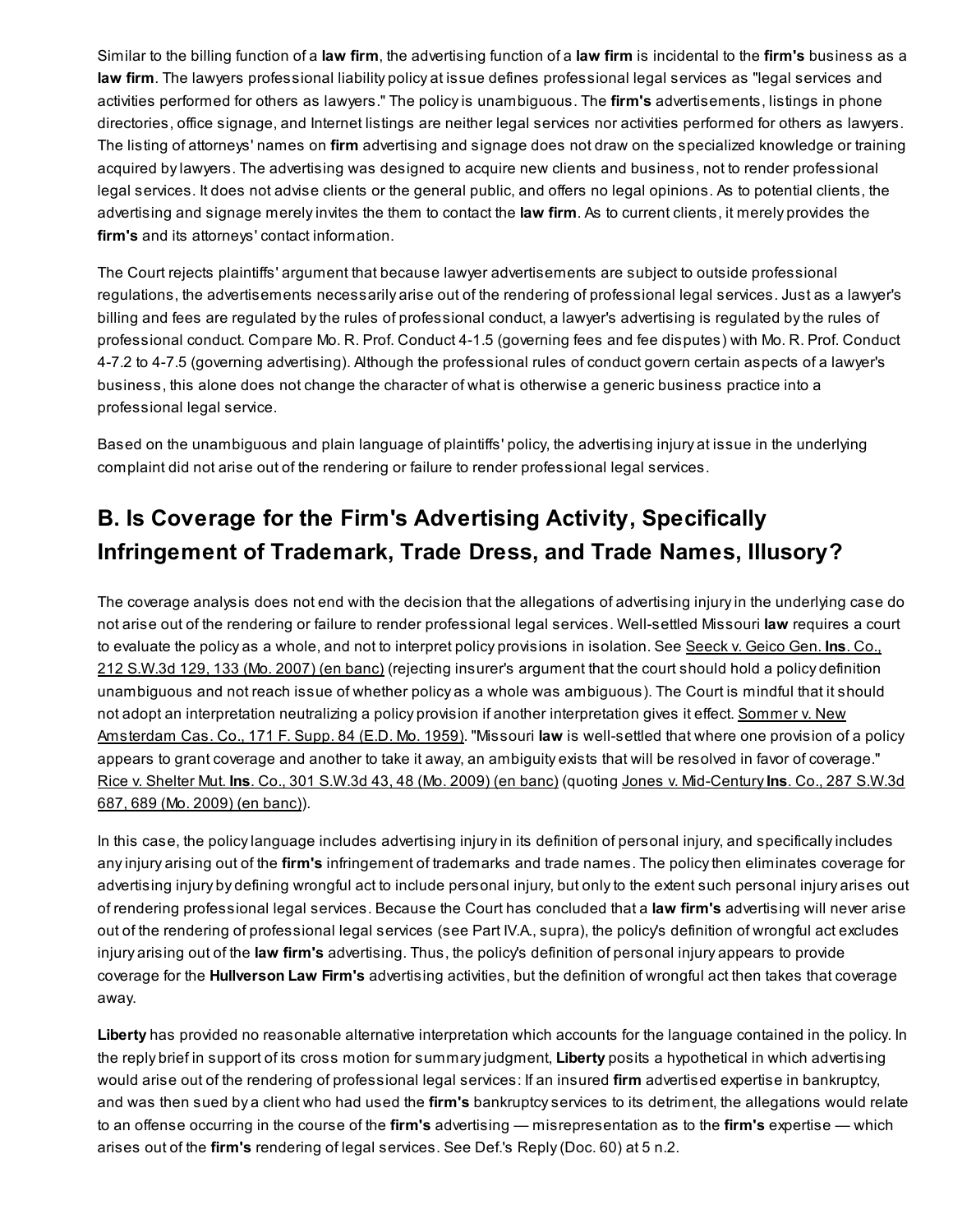It is not clear that Liberty's example illustrates an advertising injury arising out of the rendering of professional legal services. Rather, this example seems to highlight the ambiguity of the policy as it relates to advertising injury. The alleged misrepresentation occurred in the advertising, wholly apart from the rendering of professional legal services. The damages sustained by the client's reliance on the advertising arose out of the rendering of professional legal services. As the Court sees it, the client's "personal injury" in Liberty's hypothetical did not arise out of the rendering of professional legal services.

Even assuming it is possible to state a hypothetical advertising injury that arose out of the rendering of professional legal services, the policy expressly includes injuries of infringement of trademark, trade dress, and trade name. Liberty has offered no interpretation of the policy that would provide any coverage for infringement of trademark, trade dress, or trade name in the named insured's advertising. These causes of action, although expressly included in the policy's definition of personal injury, cannot arise out of the rendering of professional legal services.

Under Missouri law, the policy as a whole is therefore ambiguous and the ambiguity must be resolved in favor of coverage for the insured. [Krombach,](http://scholar.google.com/scholar_case?case=10337028966368765582&q=Hullverson+Law+Firm,+P.C.+v.+Liberty+Ins.+Underwriters,+Inc.&hl=en&as_sdt=20006&as_vis=1) 827 S.W.2d at 210-11. "A construction which may render a portion of the policy illusory should not be indulged in." Cano, 656 [S.W.2d](http://scholar.google.com/scholar_case?case=9885107958228747143&q=Hullverson+Law+Firm,+P.C.+v.+Liberty+Ins.+Underwriters,+Inc.&hl=en&as_sdt=20006&as_vis=1) at 271. Reading this policy as a whole, the Court finds that the definition of "personal injury," which includes injury in the course of the named insured's advertising activities and specifically infringement of trademark, trade dress, and trade names, is rendered illusory by the policy's requirement that the personal injury must arise out of the rendering of professional legal services. An ambiguity exists, and this ambiguity will be resolved in favor of coverage. Rice, 301 [S.W.3d](http://scholar.google.com/scholar_case?case=6421945385818169971&q=Hullverson+Law+Firm,+P.C.+v.+Liberty+Ins.+Underwriters,+Inc.&hl=en&as_sdt=20006&as_vis=1) at 48.

## C. Damages

Liberty argues that the underlying suit sought equitable relief, the return or restitution of legal fees, and statutory damages including treble damages. Liberty asserts that none of these damages constitutes "damages" as defined under the policy, and therefore the policy does not cover the underlying suit.

In the underlying suit, James Hullverson sought against each defendant as follows:

(e) that defendant account for and pay as damages to the plaintiff all profits and advantages gained from his Rule violation and his Lanham Act violation;

. . . .

(i) that defendant pay the plaintiff interest, costs, and reasonable attorney fees;

(j) the court award up to treble damages to plaintiff against defendant[.]

Hullverson v. Hullverson, 4:12-CV-144 JAR, Am. Compl. (Doc. 5-1) at 47.

Under the policy, Liberty defines damages as follows:

4. damages means a monetary judgment or settlement, but does not include fines or statutory penalties, sanctions whether imposed by law or otherwise, any other amount awarded in any disciplinary proceeding, the return or restitution of legal fees, costs and expenses, punitive or exemplary damages, the multiplied portion of multiplied damages, amounts for which you are not financially liable or which are without legal recourse to you or matters which may be deemed uninsurable under applicable law.

The Court finds that some of the requests for damages in the underlying suit fall within the policy's definition of damages. The prayer for relief expressly seeks "all profits and advantages gained from [plaintiffs'] . . . Lanham Act violation." This is a claim for all damages James Hullverson might recover under the Lanham Act, which necessarily includes monetary relief and compensatory damages. The Lanham Act states that a successful plaintiff "shall be entitled . . . to recover (1) defendant's profits, (2) any damages sustained by the plaintiff, and (3) the costs of the action." 15 U.S.C. § 1117.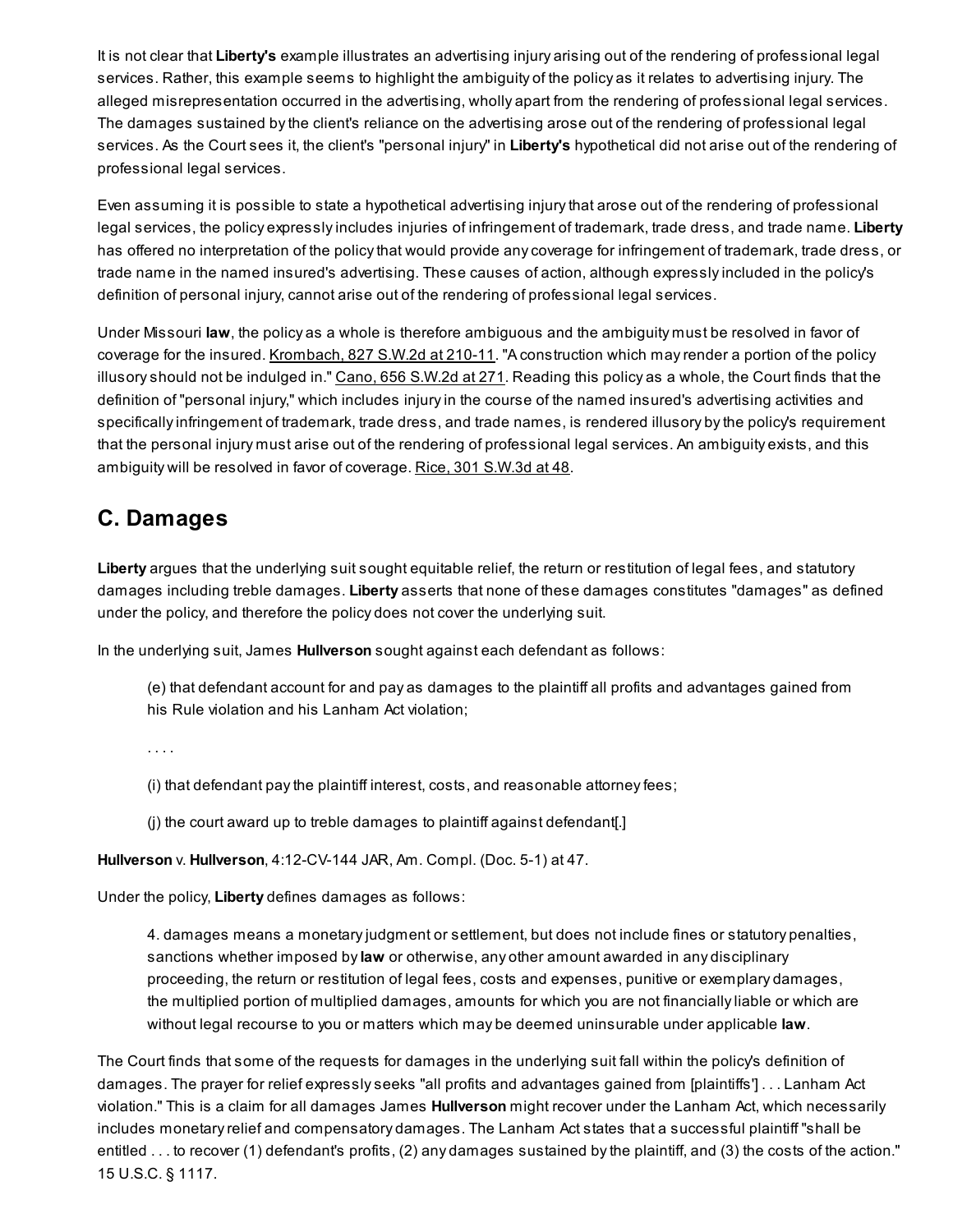Because Liberty's insured is a law firm, Liberty argues that the insured's "profits" are excluded from damages because they are actually "the return or restitution of legal fees." The policy does not define the term "return or restitution of legal fees." When a term "is not defined in the policy, . . . it is necessary to use the ordinary meaning of the word, as set forth in the dictionary." Schmitz v. Great Am. [Assurance](http://scholar.google.com/scholar_case?case=8430881564994333890&q=Hullverson+Law+Firm,+P.C.+v.+Liberty+Ins.+Underwriters,+Inc.&hl=en&as_sdt=20006&as_vis=1) Co., 337 S.W.3d 700, 708 (Mo. 2011). To return is "to revert to a former owner"; restitution is the "act of restoring to the proper owner something taken away." Webster's New Riverside University Dictionary 1002, 1004 (1988). Therefore, the return or restitution of legal fees presupposes that the legal fees came from the injured party. That is not the case here. James **Hullverson** is seeking all profits and advantages gained by the Hullverson Law Firm and its attorneys from using the Hullverson names in its advertising. James Hullverson is not seeking the return or restitution of any fees he paid the firm.

While some of the damages sought by James Hullverson are excluded by the policy, for example, his costs and attorneys' fees incurred in bringing suit and treble damages, not all of the damages sought are excluded. Plaintiffs have established that the underlying action seeks damages so as to trigger coverage under the policy.

# D. Insured Versus Insured Exclusion

Finally, Liberty asserts that the policy excludes coverage of the underlying claim based on the insured versus insured exclusion, because James **Hullverson** is an insured under the terms of the policy. Under Missouri law, the burden of showing that an exclusion to coverage applies is on the insurer. Burns v. Smith, 303 S.W.3d 505, 510 (Mo. 2010) (en banc). ["Exceptions](http://scholar.google.com/scholar_case?case=6985699370027113397&q=Hullverson+Law+Firm,+P.C.+v.+Liberty+Ins.+Underwriters,+Inc.&hl=en&as_sdt=20006&as_vis=1) and limitations contained in insurance policies should be construed strictly against the insurer." [Standard](http://scholar.google.com/scholar_case?case=1193919244422959527&q=Hullverson+Law+Firm,+P.C.+v.+Liberty+Ins.+Underwriters,+Inc.&hl=en&as_sdt=20006&as_vis=1) Artificial Limb, Inc., 895 S.W.2d at 209. "When an insurance company seeks to escape coverage based on policy exclusions, the burden is on it to establish the applicability of the [exclusions."](http://scholar.google.com/scholar_case?case=4590804175619168787&q=Hullverson+Law+Firm,+P.C.+v.+Liberty+Ins.+Underwriters,+Inc.&hl=en&as_sdt=20006&as_vis=1) Superior Equip. Co., Inc. v. Maryland Cas. Co., 986 S.W.2d 477, 482 (Mo. Ct. App. 1998).

The policy's insured versus insured exclusion states as follows:

Insured versus Insured. For the purpose of this sub-section, the term "insured" shall mean "you." This policy does not apply to any claim made by one or more insured against another insured unless an attorney/client relationship exists.

(LIU 1400 — MO Ed. 12 08 at 5).

The policy defines the term "you" as follows:

you means:

. . . .

b. if the named insured is a partnership or limited liability partnership, such partnership or limited liability partnership and each lawyer who is a partner thereof including any incorporated partner and each shareholder of any such incorporated partner;

c. if the named insured is a professional corporation, . . . such professional corporation . . . and each lawyer who is a shareholder of member thereof;

d. each lawyer employed by the named insured;

e. any person

1. who qualified prior to the policy period, but who no longer qualified as of the first day of the policy period; or

2. who during the policy period qualifies

as an insured under b., c., or d., immediately above, but only to the extent such person performs or has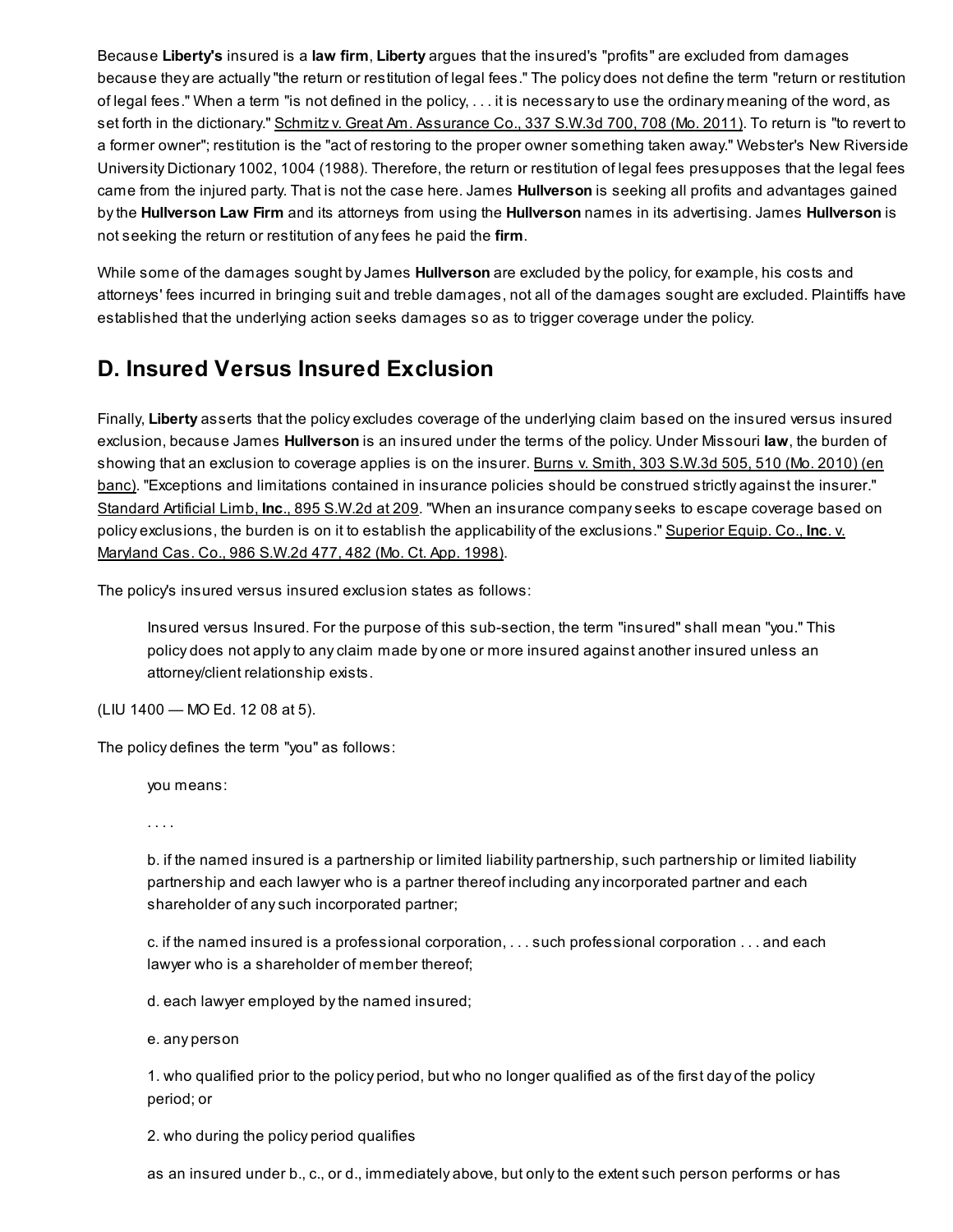performed professional legal services on behalf of the named insured;

#### (Id. at 4).

The insured versus insured exclusion is commonly found in director and officer liability insurance policies. See Bodewes v. Ulico Cas. Co., 336 F. Supp. 2d 263, 272 [\(W.D.N.Y.](http://scholar.google.com/scholar_case?case=3342552791018987917&q=Hullverson+Law+Firm,+P.C.+v.+Liberty+Ins.+Underwriters,+Inc.&hl=en&as_sdt=20006&as_vis=1) 2004). "The purpose underlying the exclusion is to prevent collusion, `such as suits in which a corporation sues its officers and directors in an effort to recoup the consequences of their business mistakes . . ., thus turning liability insurance into business-loss insurance. . . .'" Id. (quoting Level 3 [Commc'ns,](http://scholar.google.com/scholar_case?case=17589123734643847346&q=Hullverson+Law+Firm,+P.C.+v.+Liberty+Ins.+Underwriters,+Inc.&hl=en&as_sdt=20006&as_vis=1) Inc. v. Federal Ins. Co., 168 F.3d 956, 958 (7th Cir. 1999)).

Contrary to Liberty's position, the Court finds that James Hullverson does not fall within the definition of "you" in the policy. James Hullverson has not been a lawyer, shareholder or member of the Hullverson Law Firm since 1998. Because he is not currently a lawyer, shareholder or member of the firm, he does not qualify under subparagraphs (b), (c), or (d) of the definition of "you." Subparagraph (e) of the definition of "you" includes James Hullverson because prior to the policy period (i.e., prior to October 26, 2011), he qualified as a lawyer, shareholder, and employee of the firm, "but only to the extent that [he] . . . has performed professional legal services on behalf of the named insured." LIU 1400 — MO Ed. 12 08 at 4. James **Hullverson** is therefore included in the definition of "you" only to the extent that he performed professional legal services on behalf of the named insured. The underlying suit does not relate to or arise out of any professional legal services James Hullverson performed on behalf of the Hullverson Law Firm, so James Hullverson does not fit into subsection (e) of the definition of "you." Because James Hullverson does not fall within the definition of "you" for purposes of the underlying suit, he does not fall within the definition of an "insured" for purposes of the insured versus insured exclusion.

The Court agrees with plaintiffs that the purpose of the "but only to the extent . . ." language of subsection (e) is to ensure that both the lawyer and the firm are insured under the policy in the event allegations are made against the insured firm that arise out of a previously employed lawyer's rendition of professional legal services on behalf of the firm. See Pls. Reply at 12-13 (Doc. 58). The policy's insured versus insured exclusion does not eliminate coverage for an action, in this case a trademark action, against the named insured by a lawyer it previously employed.

Liberty has not met its burden of showing the exclusion to coverage applies. Construed strictly against the insurer, the exclusion does not bar coverage for the underlying suit.

# V. Conclusion

James Hullverson's claims in the underlying suit trigger coverage under plaintiffs' policy of lawyers professional liability insurance. The alleged violations of the Lanham Act fall within the policy definition of personal injury. To the extent the definition of "wrongful act" excludes the advertising injury expressly defined in subsection (c) of personal injury, the Court concludes the policy coverage is illusory. The Court further concludes that the underlying suit seeks damages as defined by the policy, and the insured versus insured exclusion does not bar coverage. Plaintiffs are entitled to summary judgment on Count I of the amended complaint.

### Accordingly,

IT IS HEREBY ORDERED that plaintiffs' motion for summary judgment against defendant Liberty Insurance Underwriters, Inc. on Count I is GRANTED. [Doc. 48]

IT IS FURTHER ORDERED that defendant Liberty Insurance Underwriters, Inc.'s motion for summary judgment as to Count I of plaintiffs' complaint is DENIED. [Doc. 51]

A declaratory judgment will accompany this memorandum and order.

<span id="page-9-0"></span>[\[1\]](#page-0-0) Count IV w as dismissed by the Court per the Order of Partial Dismissal dated July 22, 2013.

<span id="page-9-1"></span>[\[2\]](#page-0-1) John E. Hullverson is the cousin of James Hullverson; Thomas Hullverson is the uncle of James Hullverson. See Hullverson